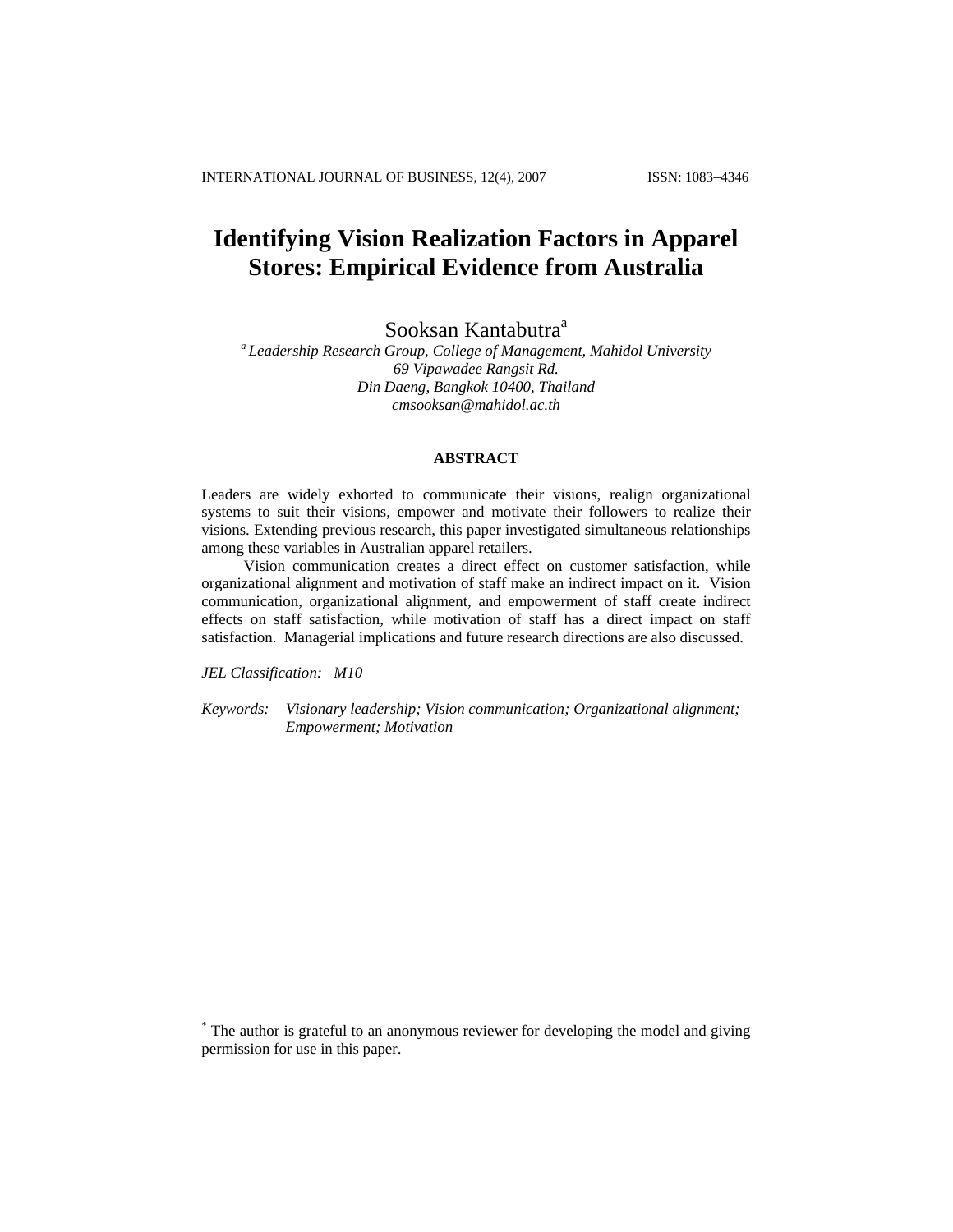446 Kantabutra

## **I. INTRODUCTION**

Since the impact of vision has been little investigated in the Australian retail sector, a structural model, relating vision realization factors to performance at the store level, was developed and tested in Australian retail stores. Findings, future research directions, and managerial implications are discussed.

## **II. VISION CONCEPTS**

#### **A. Vision**

Despite its claimed importance, vision is still not defined in an agreed upon manner. Vision is frequently confused with, or even deliberately combined with, mission, goals, strategy, values and organizational philosophy (Kantabutra and Avery, 2002; Levin, 2000). Adopting a practical approach, Baum et al. (1998) defined "vision" as whatever each leader defines it, given that it is the leader's actual vision that guides his/her choices and actions. Moreover, since each leader develops a vision in his/her own way, either rationally and objectively, or intuitively and subjectively (Nanus, 1992), it is unrealistic to expect visions to conform to a standard definition. In investigating any links between vision-based leadership and performance, it is necessary to consider the tools that a leader employs, rather than a potentially unrelated theoretical definition. Baum, Locke and Kirkpatrick's (1998) approach of adopting what individual leaders regard as a vision provides a pragmatic way around the definitional confusion in the vision literature, and therefore was adopted in this study.

## **B. Realizing Vision**

Once a vision is formulated, the vision must be communicated, organization arrangements must be re-aligned, and employees must be empowered and motivated to carry out the vision. Each theme is discussed in detail below.

Visionary leaders communicate their visions to promote changes and broaden support. They must communicate their visions in ways that reach out to organization members, gripping them at heart and making them want to get involved in carrying out the visions (Sashkin, 1985). Vision communication in this present study was defined as the extent to which a leader communicated his/her vision through spoken, written and technologymediated channels.

Visionary leaders align organizational systems to support their visions. They alter existing organizational infrastructure to suit their visions because it is seen as critical to achieving their strategy (e.g. Priem and Rosenstein, 2000). Organizational alignment in this study was defined as the extent to which a leader (a) reassigned his/her employees as needed to support his/her new vision and (b) set up new employee evaluation criteria according to the new vision.

Visionary leaders empower their people to act consistently with the new vision and to assist in sustaining their commitment to it (e.g., Cowley and Domb, 1997).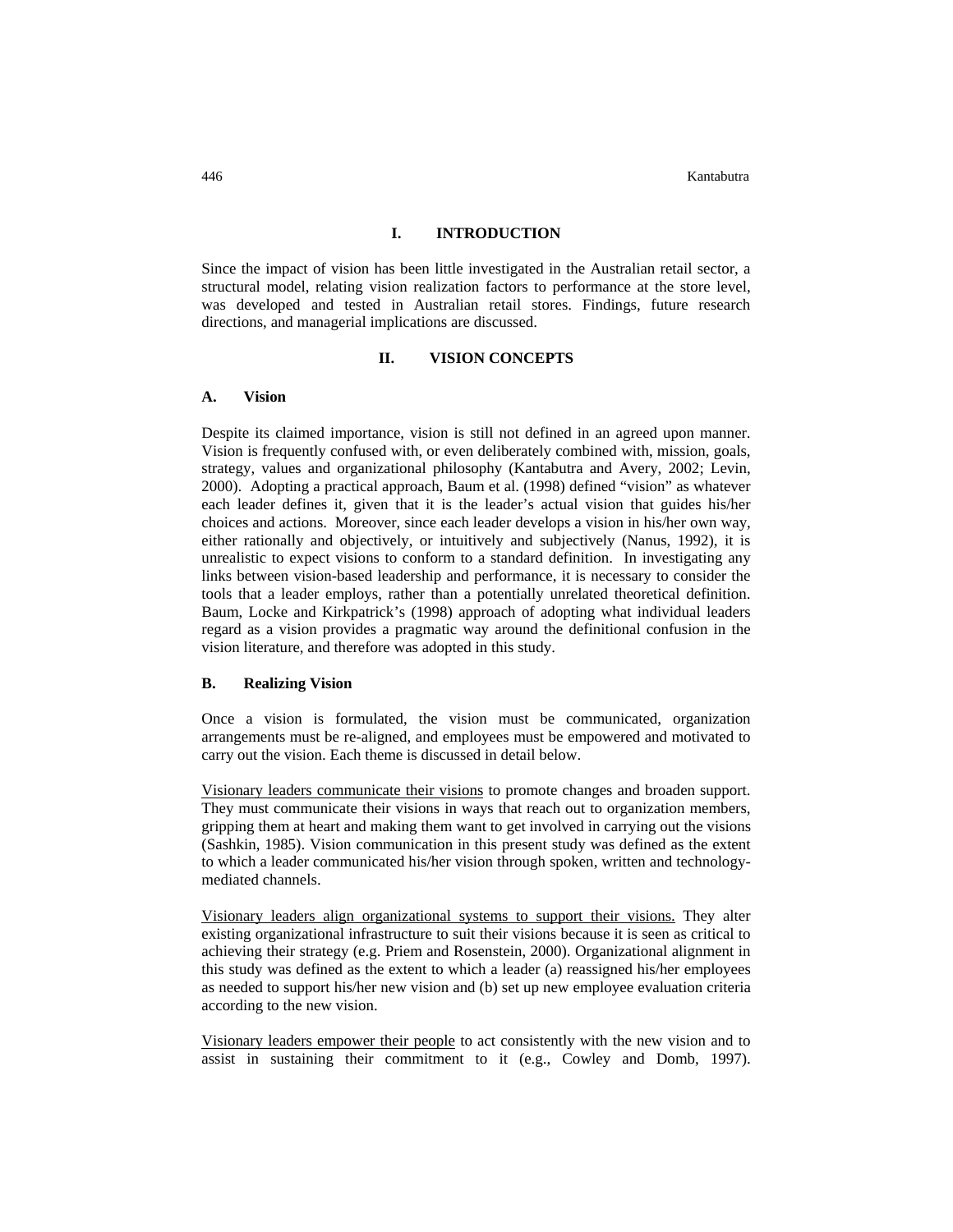Empowerment was defined in this study as the extent to which a leader (a) delegated work to employees, (b) provided resources and support services to employees, and (c) encouraged employees to make more decisions regarding daily operations.

Visionary leaders motivate their followers to implement their visions, particularly in times of difficulty (e.g. Awamleh and Gardner, 1999). Motivation in this study was defined as the extent to which a leader (a) acted as a role model for employees, (b) built employees' self confidence, (c) created challenges for employees, and (d) rewarded employees who acted consistently with his/her vision.

#### **C. Defining Performance Outcomes**

Without suggesting that they exhaustively explain overall organizational performance, customer and employee satisfaction were adopted in this study as two performance outcomes. Both are more responsive to leaders' behavior within the short time frame of the study than financial performance measures, and could be obtained from small businesses. Employee satisfaction affects customer satisfaction because customer satisfaction or dissatisfaction develops when a customer comes in contact with employees (Evans and Lindsay, 1996). Generally, high customer satisfaction indicates increased loyalty for current customers, reduced price elasticities, insulation of current customers from competitive efforts, lower costs of future transactions, reduced failure costs, lower costs of attracting new customers, and an enhanced reputation for the firm (Fornell, 1992).

 Customer satisfaction in this study was defined as the extent to which a customer was satisfied with (1) availability of employees for information and advice, (2) friendliness of employees, (3) overall decoration of store, (4) presentation of goods, (5) cleanliness of the store, (6) quality of goods, (7) richness of choice, (8) waiting time for checkout, (9) methods of payment, (10) price labeling, (11) availability of special offers and sales, (12) shopping hours, (13) prices, and (14) shelf/rack layout (Hackl, Scharitzer, and Zuba, 2000).

Employee satisfaction was defined in this study as the extent to which an employee was satisfied with (1) dollar remuneration, (2) fringe benefits, (3) autonomy (job-related independence, initiative, and freedom), (4) task requirements (job activities that must be done), (5) organizational policies, (6) interaction (formal/informal, social and professional contact at work), (7) professional status, (8) quality of supervision, (9) colleagues, (10) recognition of success, and (11) career advancement (Slavitt, Stamps, Piedmont, and Hasse, 1986).

## **III. STRUCTURAL MODEL**

Figure 1 depicts the structural model, derived from the literature on vision, business strategy, leadership, and business performance. Vision communication was postulated to impact staff satisfaction directly and indirectly through empowerment and motivation of staff. Vision communication was also postulated to indirectly impact customer satisfaction through empowerment and motivation of staff, and staff satisfaction. Similarly, organizational alignment was postulated to impact staff satisfaction directly and indirectly through empowerment and motivation of staff. Organizational alignment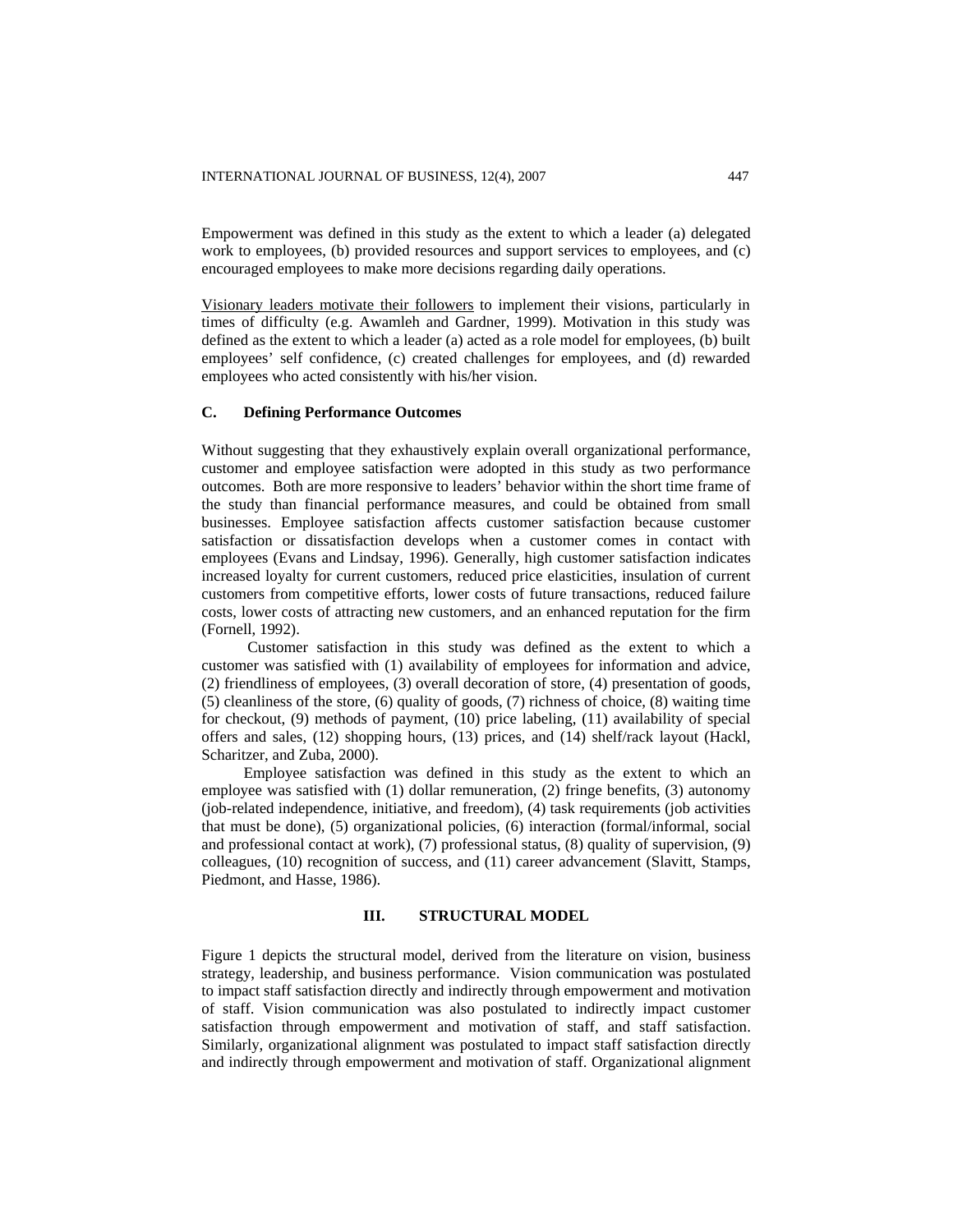was also postulated to indirectly impact customer satisfaction through empowerment and motivation of staff, and staff satisfaction. Both empowerment and motivation of staff were postulated to directly impact both staff and customer satisfaction.

**Figure 1**  Structural model linking vision realization factors – store performance outcomes



Based on the structural model, the following hypotheses were advanced. Since the lit erature continues pointing out the positive impact of vision-based leadership on performance, directional hypotheses were adopted in this study.

- $H<sub>1</sub>$ : Vision is predictive of enhanced customer satisfaction.
- $H_2$ : Vision communication is predictive of enhanced customer satisfaction.
- H3: Organizational alignment is predictive of enhanced customer satisfaction.
- H4: Empowerment of staff is predictive of enhanced customer satisfaction.
- H5: Motivation of staff is predictive of enhanced customer satisfaction.
- $H<sub>6</sub>$ : Staff satisfaction is predictive of enhanced customer satisfaction.
- $H_7$ : Vision is predictive of enhanced staff satisfaction.
- $H_8$ : Vision communication is predictive of enhanced staff satisfaction.
- H<sub>9</sub>: Organizational alignment is predictive of enhanced staff satisfaction.
- $H_{10}$ : Empowerment of staff is predictive of enhanced staff satisfaction.
- $H<sub>11</sub>$ : Motivation of staff is predictive of enhanced staff satisfaction.
- $H_{12}$ : Customer satisfaction is predictive of enhanced staff satisfaction.

#### **IV. METHOD**

The sample was drawn from apparel stores in Sydney, Australia, that sell brand-new, finished clothing products for individual consumption, excluding shoes and accessories. Therefore, stores are the level of analysis for the study. Both independent stores and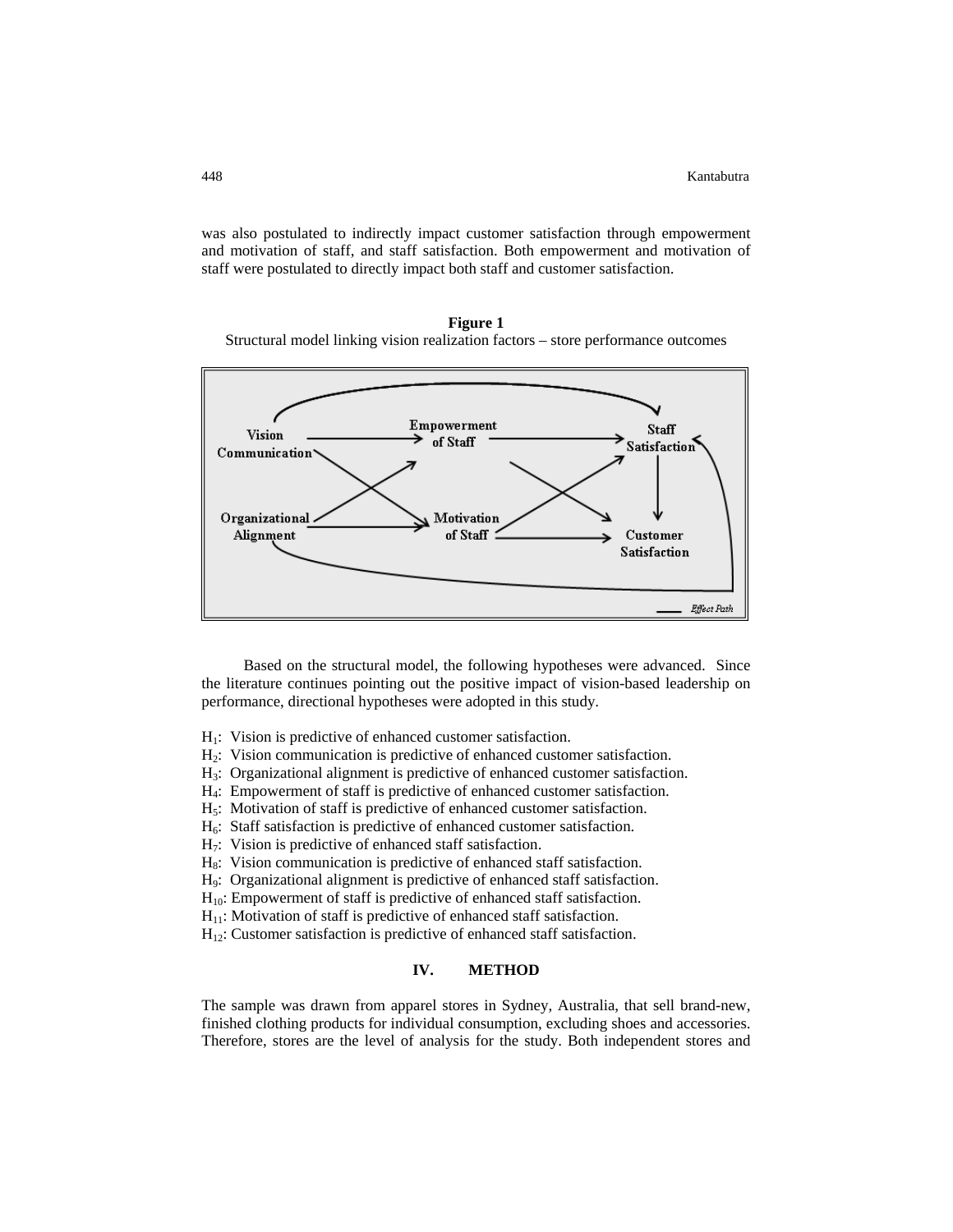those belonging to a parent company, located in a shopping mall and had their own identity, being in a clearly-defined walled area, were sampled.

Nineteen major shopping centers were randomly selected and all qualifying stores approached. Of all qualifying stores, 111 stores (70%) agreed to participate, with 48 stores (30%) declining. Store managers, and up to three staff and three customers from each participating store were interviewed. Three staff members per store represented over 50% of each store's staff population on average, given that 70% of the Australian Retailer Association's members in 2001, in New South Wales, employed five or fewer employees on average (<http://www.ara.com.au/>). To be consistent with the staff sample, a minimum of three customers per store was adopted as the customer sample size since the customer population was unknown.

Store managers refer to fulltime store employees who manage their own stores and are stationed there daily. The latter criterion was important because the study was interested in the effects of one manager's vision only. Staff members include fulltime, parttime and casual employees working under the store managers, and customers are individuals who were observed buying a product or service during the researcher's visit.

If no customer was observed buying during the researcher's visit, the researcher returned later until three customers agreed to participate or three visits were made to the store. Restricting customers to those who made a purchase was justified, because they did not know why they were chosen. Therefore, it is unlikely that their responses would defend their purchase behavior by rating their own satisfaction higher.

One hundred and forty eight staff members and two hundred and fourteen customers were surveyed. The average number of employees sampled per store was 1.3, ranging across the stores from one to three employees per store. The average number of customers sampled per store was 1.9, ranging across the stores from one to three customers per store.

## **V. DATA COLLECTION & ANALYSIS**

Separate questionnaires were used for store managers, staff and customers. A ninepoint Likert-type scale underlay all questionnaire items measuring vision communication, organizational alignment, empowerment and motivation, and customer and staff satisfaction domains. Three trained research assistants interviewed store managers and their staff and customers. The response rate of the store manager respondents was 70%. Response rates for staff and customers were 44% and 64% respectively. Those who refused were not reapproached.

The store manager questionnaire collected data on vision, organizational alignment and demographic information. It asked the store managers whether they had a vision for their store (yes/no). Here a vision was defined for them as a future envisioned for their particular store, i.e. how they wanted to see their store develop in the future. A Store Manager may or may not adopt his/her parent company's vision as his/her own. If they indicated "yes", they were also asked to write down their vision statements. They were also asked to what extent they: (a) reassigned staff as needed to support their vision; (b) set up new staff evaluation criteria according to their vision.

The staff questionnaire asked whether a store manager had a vision as defined in the store manager questionnaire. It also asked about store manager vision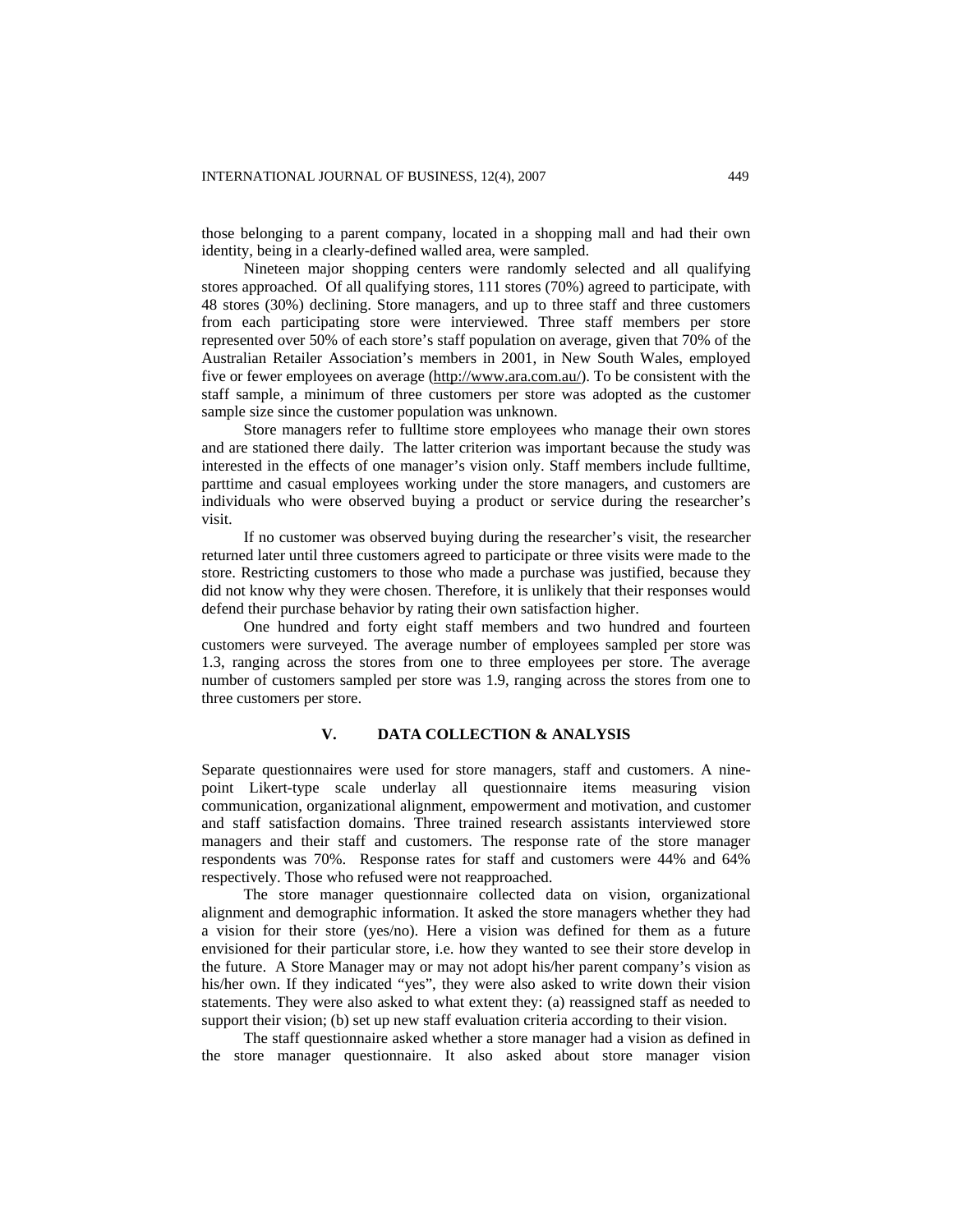communication, empowerment and motivation. In a store with a vision, staff members were asked to indicate the extent to which store managers communicated their vision to them through spoken, written and technology-mediated communication. They were also asked to indicate the extent to which store managers: (a) delegated work to them; (b) encouraged them to make decisions regarding their daily operations; (c) provided adequate resources and support services to them. In terms of motivation, staff were asked to indicated the extent to which store managers: (a) acted as a role model to them; (b) built their own self-confidence; (c) challenged them to do their jobs better; (d) rewarded them. Lastly, staff responded to the eleven items of job satisfaction based on criteria developed by Slavitt, Stamps, Piedmont, and Hasse (1986) as discussed earlier.

 The customer questionnaire collected data on the fourteen items, discussed above, from Hackl, Scharitzer, and Zuba (2000), measuring customer satisfaction with services at the store. Only those managers who were willing to participate were included in this analysis. Each staff was asked if he/she was willing to participate in the study. If he/she agreed, the researcher would accompany him/her out of the store to fill in the questionnaire. Although the store manager could see which staff completed the questionnaire, he/she was not able to access the staff's responses. After the first staff agreed to participate, the researcher then continued by approaching the next staff he/she met at the store until three staff questionnaires were completed, or until it was not possible to complete three staff questionnaires (e.g., a store had only two staff members).

Similarly, each customer was asked if he/she was willing to participate in the study. If he/she was willing to do so, the researcher would accompany him/her out of the store, and instruct him/her to answer the questionnaire. The researcher continued by approaching the next buying customer until three customer questionnaires were completed, or until it was not possible to complete three customer questionnaires (e.g., a store did not have three customers who were buying a product during the day of visit).

In a store where there were multiple staff and customer respondents, the ratings within a store were averaged to get a single set of numbers for the store. All store manager, customer and staff respondents were ensured strict confidentiality.

Combining scores of sub-variables to form each independent measurement domain construct was considered justified, because they were adjusted according to results of a confirmatory factor analysis. Spoken vision communication was excluded from the vision communication variable to improve the validity of vision communication construct, because its factor loading did not load at 0.5 or higher (see Table 12). As for customer and staff satisfaction measurement domains, since each was tested separately, they were only tested for component analysis (see Tables 13 and 14). To improve validity of the two constructs, three items (availability of special offers and sales, shopping hours, and prices) were dropped from the customer satisfaction construct and three items (pay, fringe benefits, and opportunities for advancement) were also dropped from the staff satisfaction construct. This is because factor loadings of these six items did not load at 0.5 or higher.

Cronbach's alphas were employed to confirm the reliability of vision communication, organizational alignment, empowerment and motivation, and customer and staff satisfaction variables. All six variables indicated Cronbach's alpha values exceeding or close to 0.7 (see Table 2), an acceptable reliability value (Nunnally, 1978). One-tailed tests were adopted at the 5% level of significance.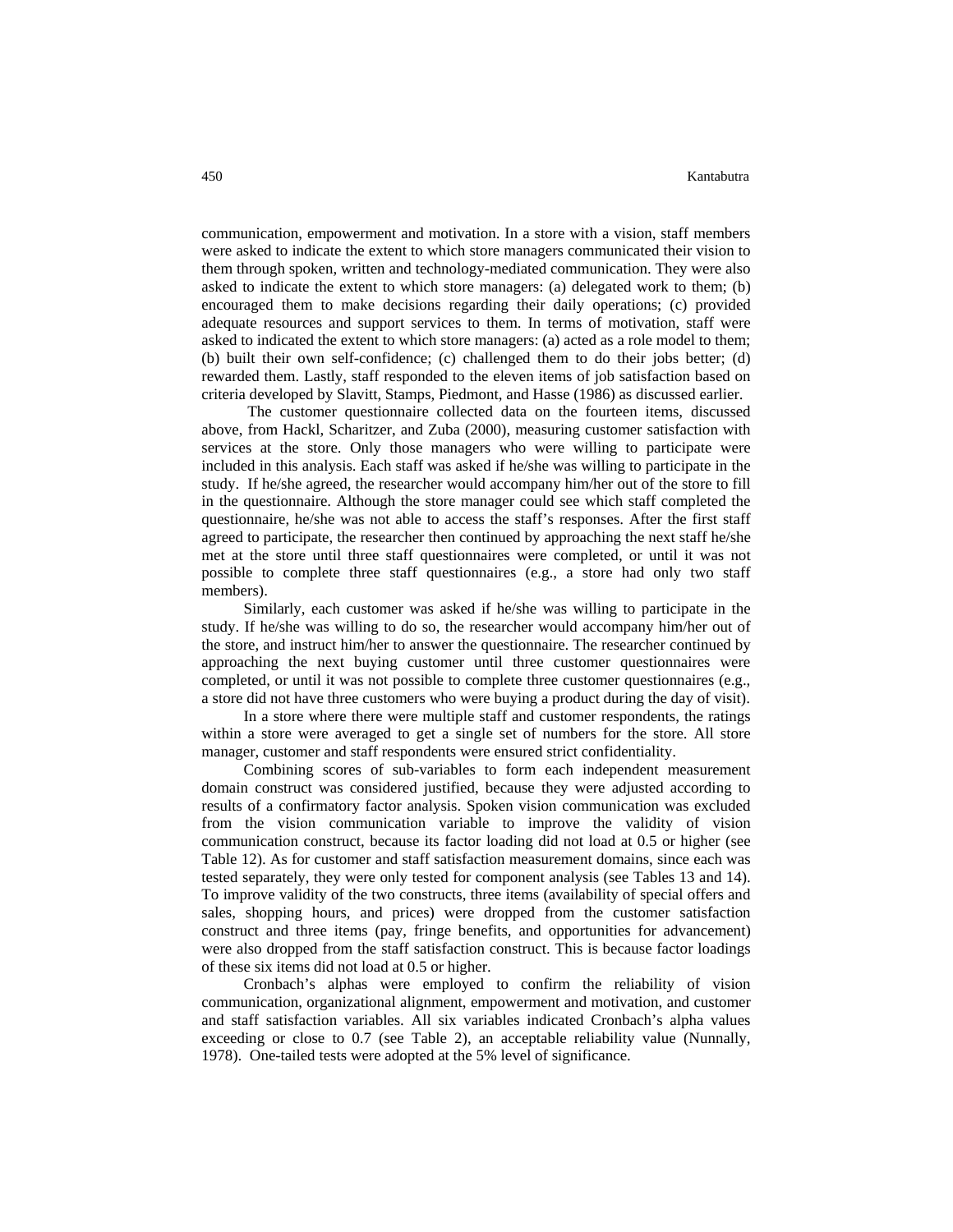## **VI. RESULTS**

Store managers had been with the stores for 3.39 years on average. Staff members consisted of full-time (30% of respondents), part-time (23%), and casual (47%) respectively, and had worked in their stores for an average of 2.64 years. Stores averaged 6.29 staff members in total, including 2.34 full-time, 2.47 part-time, and 4.35 causal staff members. Among the 111 stores, 81 (73%) store managers reported having a vision for their store. Table 1 below shows examples of store managers' vision statements.

#### **Table 1**  Store managers' vision statements

| <b>Store Managers' Vision Statements</b>                                                                                                                                                             |
|------------------------------------------------------------------------------------------------------------------------------------------------------------------------------------------------------|
| "X" is a casual wear retailer committed to provide our customers with value for money<br>merchandise. Professional customer service and comfortable shopping environment at<br>convenient locations. |
| To grow my business with all the new competition in the center.                                                                                                                                      |
| To maximize my clientele and provide the best service and prices.                                                                                                                                    |
| Have steady regulars, achieve salary, sales, storage. Regularly win state awards, train<br>staff to rise in positions within company future managers.                                                |
| Establish a regular client base and maintain a happy, productive working environment,<br>ultimately resulting in reaching exceeding sales targets.                                                   |
| Friendly efficient staff, happy customers who continue to purchase from my store. Guest<br>awareness of product and passing on information to clients.                                               |

Averaged total scores, pooled standard deviations, and Cronbach's alpha values for the major dependent and independent variables are presented in Table 2. \*\* indicates that correlation is significant at the 0.01 level. Before discussing the results, it must be noted that the reported p-values were two-tailed and divided by two to get onetailed p-values for this present study.

From the correlation analysis, a significant, positive correlation was found between organizational alignment and customer satisfaction. Significant, positive correlations were also found between vision communication, organizational alignment, empowerment and motivation, and staff satisfaction.

In testing Hypotheses 1-6, hierarchical regression was adopted. The regression result reveals that vision communication and staff satisfaction created significant direct effects on customer satisfaction (see Table 6). However, the effect from vision communication was negative. The regression result also reveals three significant,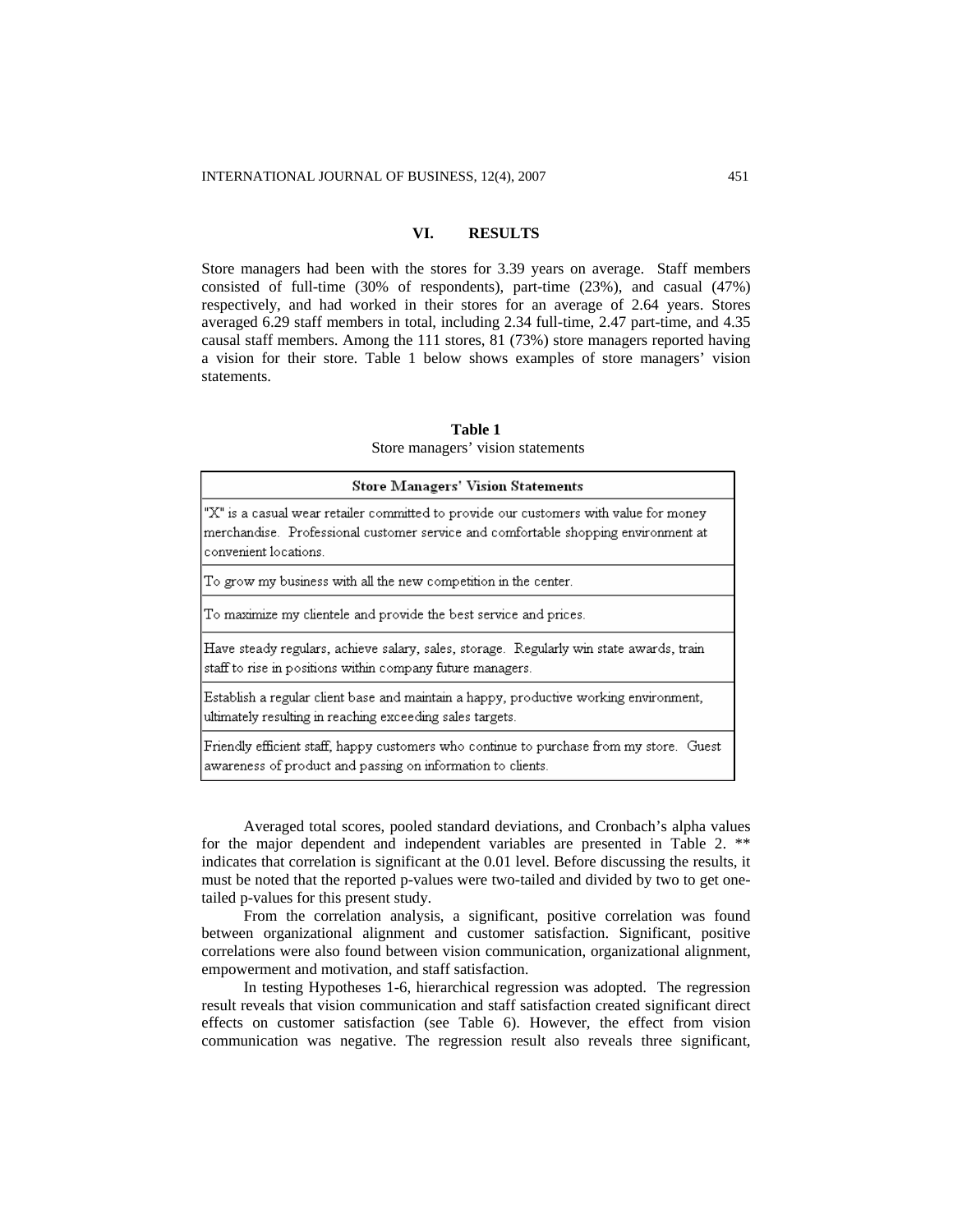indirect effects from existence of a vision, organizational alignment and motivation of staff on enhanced customer satisfaction (see Tables 3, 4**,** 5).

## **Table 2**  Means, standard deviations, Cronbach's alpha, and correlation values for major variables

| Variable        | N   | Mean    | s.d.     | TCUS SAT | TSTF_SAT  | <b>STO VCOM</b> | <b>STO EMP</b> | STO_MOT   | <b>STO ORGA</b> |
|-----------------|-----|---------|----------|----------|-----------|-----------------|----------------|-----------|-----------------|
| TCUS SAT        | 111 | 75.9041 | 12.45631 | 0.96     | $0.54**$  |                 |                |           | $0.54**$        |
| <b>TSTF_SAT</b> | 111 | 57.5495 | 11.60937 | $0.54**$ | 0.91      | $0.19*$         | $0.41***$      | $0.54***$ | $0.43**$        |
| <b>STO VCOM</b> | 831 | 6.7711  | 4.63898  |          | $0.19*$   | 0.73            | $0.24*$        | $0.21*$   |                 |
| <b>STO EMP</b>  | 84  | 22.9286 | 4.43368  |          | $0.42***$ | $0.24*$         | 0.89           | $0.8***$  |                 |
| STO_MOT         | 84  | 31.0476 | 5.07986  |          | $0.54***$ | $0.21*$         | $0.8**$        | 0.95      |                 |
| ISTO ORGA       | 111 | 11.4955 | 7.45639  | $0.54**$ | $0.43**$  |                 |                |           | 0.65            |

## **Table 3**

# Regression analysis between existence of vision and customer satisfaction (adjusted  $R^2$ =0.089)

## **Coefficients <sup>a</sup>**

|       |            | Unstandardized<br>Coefficients |            | Standardized<br>Coefficients |        |      |
|-------|------------|--------------------------------|------------|------------------------------|--------|------|
| Model |            |                                | Std. Error | Beta                         |        | Sig. |
|       | (Constant) | 73.026                         | 2.012      |                              | 36.297 | .000 |
|       | EXIST      | 7.282                          | 2.238      | .314                         | 3.254  | 002  |

a. Dependent Variable: TCUS\_SAT

**Table 4** 

Regression analysis between organizational alignment and customer satisfaction (adjusted  $R^2$ =0.287)

## **Coefficients<sup>a</sup>**

|       |            | Unstandardized<br>Coefficients |            | Standardized<br>Coefficients |        |      |
|-------|------------|--------------------------------|------------|------------------------------|--------|------|
| Model |            | в                              | Std. Error | <b>Beta</b>                  |        | Sig. |
|       | (Constant) | 65.493                         | 1.840      |                              | 35.597 | .000 |
|       | sto_orga   | .906                           | .134       | .542                         | 6.736  | .000 |

a. Dependent Variable: tcus\_sat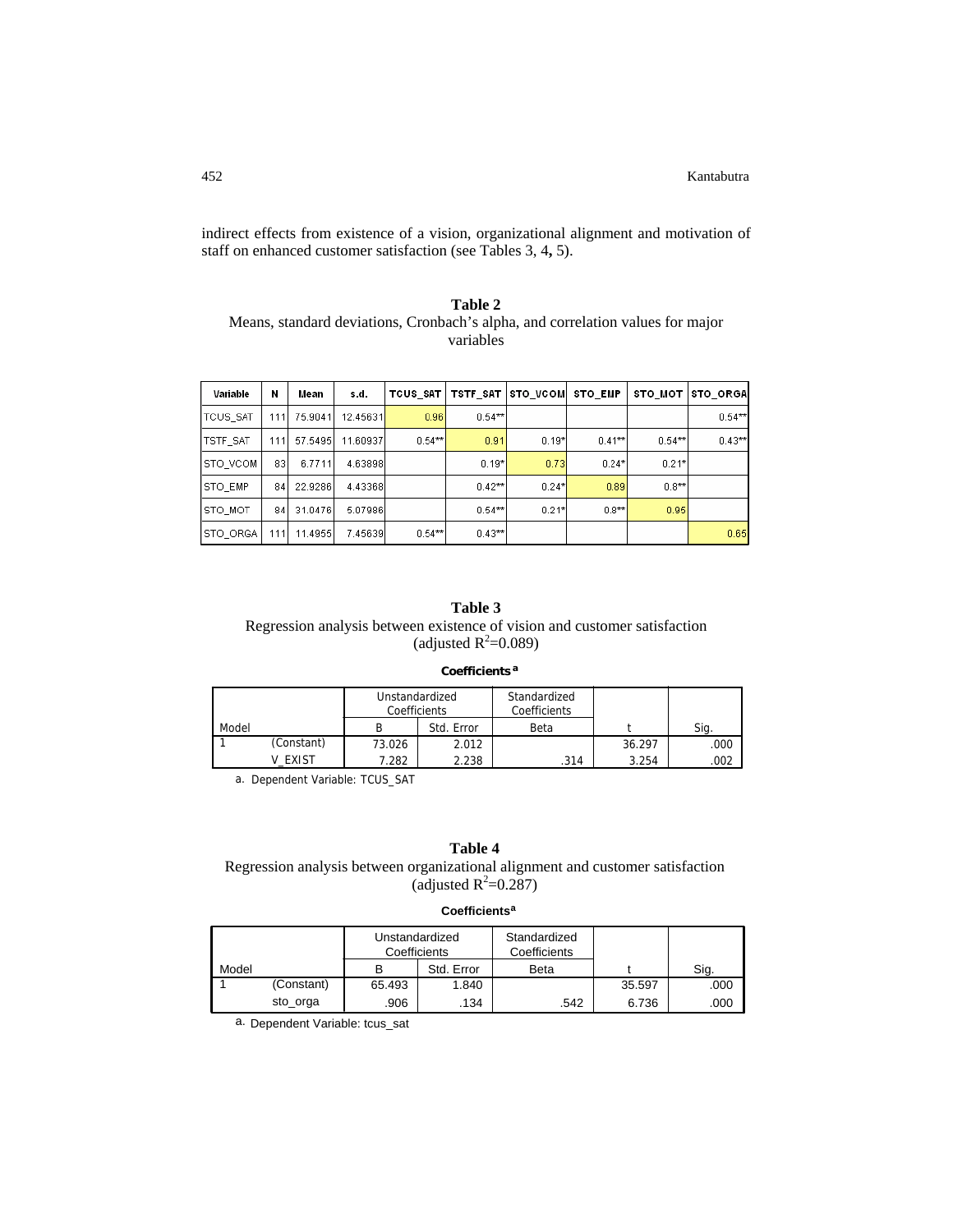#### **Table 5**

Regression analysis between existence of vision, vision communication, organizational alignment, empowerment, motivation and customer satisfaction (adjusted  $\mathbf{R}^2$ =0.099)

**Coefficients<sup>a</sup>**

|       |            | Unstandardized<br>Coefficients |            | Standardized<br>Coefficients |          |      |
|-------|------------|--------------------------------|------------|------------------------------|----------|------|
| Model |            | B                              | Std. Error | Beta                         |          | Sig. |
|       | (Constant) | 67.572                         | 6.744      |                              | 10.019   | .000 |
|       | V EXIST    | 7.309                          | 5.145      | .253                         | 1.421    | .159 |
|       | STO VCOM   | $-.413$                        | .222       | $-.203$                      | $-1.863$ | .066 |
|       | STO ORGA   | 9.300E-02                      | .295       | .056                         | .316     | .753 |
|       | STO EMP    | $-566$                         | .377       | $-.267$                      | $-1.503$ | .137 |
|       | STO MOT    | .648                           | .327       | .348                         | 1.980    | .051 |

a. Dependent Variable: TCUS\_SAT

#### **Table 6**

Regression analysis between existence of vision, vision communication, organizational alignment, empowerment, motivation, staff satisfaction and customer satisfaction (adjusted  $R^2$ =0.166)

|       |            | Unstandardized<br>Coefficients |            | Standardized<br>Coefficients |          |      |
|-------|------------|--------------------------------|------------|------------------------------|----------|------|
| Model |            | B                              | Std. Error | Beta                         |          | Sig. |
|       | (Constant) | 56.358                         | 7.720      |                              | 7.301    | .000 |
|       | V EXIST    | 7.811                          | 4.953      | .271                         | 1.577    | .119 |
|       | STO VCOM   | $-.474$                        | .215       | $-.233$                      | $-2.210$ | .030 |
|       | STO ORGA   | 5.266E-02                      | .284       | .032                         | .186     | .853 |
|       | STO EMP    | $-.500$                        | .363       | $-.236$                      | $-1.376$ | .173 |
|       | STO MOT    | .282                           | .343       | .152                         | .821     | .414 |
|       | TSTF SAT   | .356                           | .133       | .326                         | 2.681    | .009 |

#### **Coefficientsa**

a. Dependent Variable: TCUS\_SAT

Similarly, hierarchical regression was adopted for testing Hypotheses 7-12. The regression result reveals two significant, direct effects from motivation of staff and customer satisfaction on enhanced staff satisfaction (see Table 11). In addition, four significant, indirect effects from organizational alignment, empowerment of staff, vision communication, and existence of a vision on enhanced staff satisfaction were also found (see Tables 7, 8, 9, 10).

In conclusion, all hypotheses were supported, but Hypothesis 2. Existence of vision created an indirect, positive impact on both customer and staff satisfaction. Vision communication and staff satisfaction created direct, significant effects on customer satisfaction. However, the effect from vision communication on customer satisfaction was negative. Motivation of staff and organizational alignment created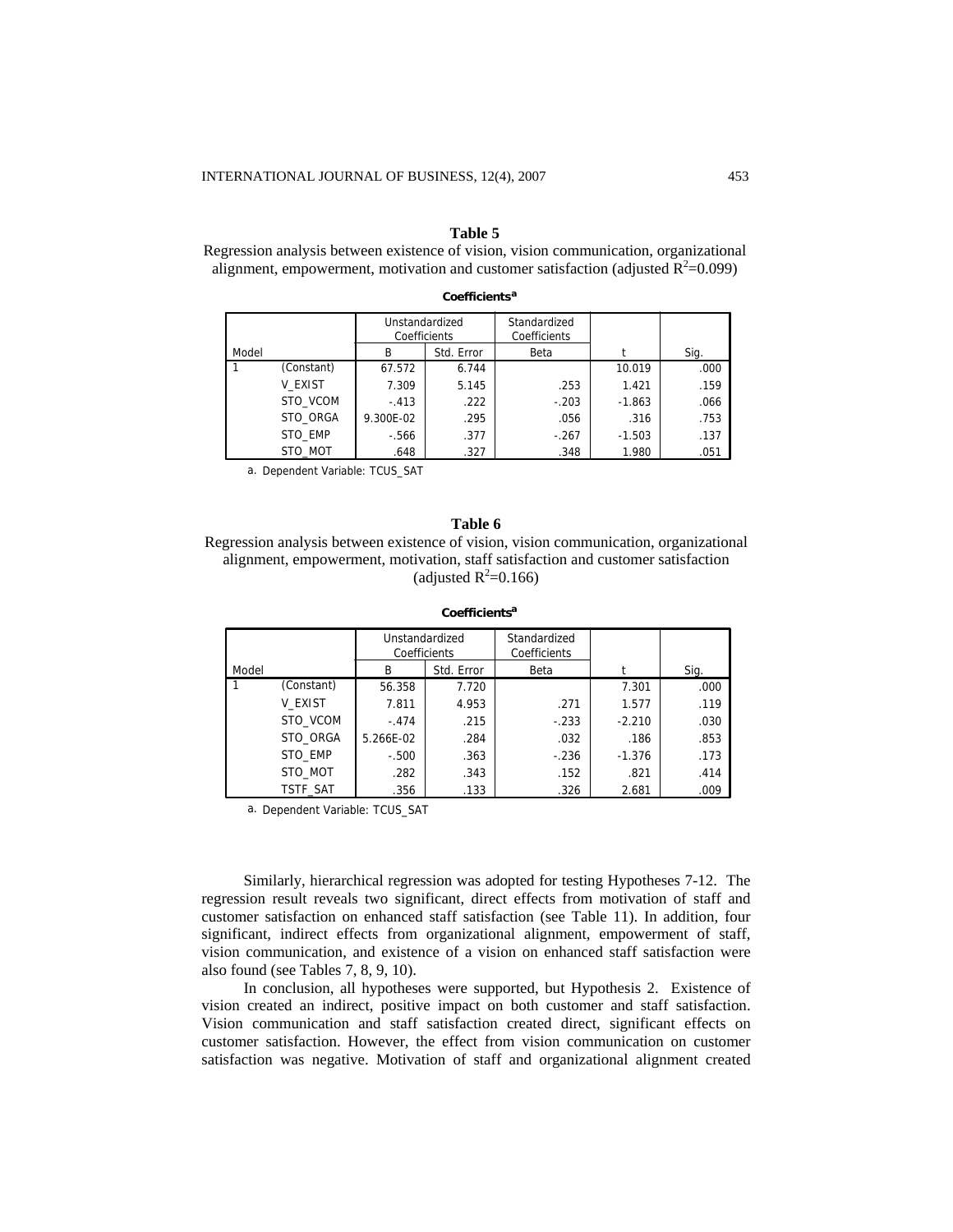indirect, positive effects on customer satisfaction. Similarly, vision communication, empowerment and motivation of staff, organizational alignment and customer satisfaction created positive effects on staff satisfaction, while only the effects from motivation of staff and customer satisfaction were direct ones.

## **Table 7**  Regression analysis between existence of vision and staff satisfaction (adjusted  $R^2 = 0.020$

#### **Coefficients <sup>a</sup>**

|       |            | Unstandardized<br>Coefficients |            | Standardized<br>Coefficients |        |      |
|-------|------------|--------------------------------|------------|------------------------------|--------|------|
| Model |            |                                | Std. Error | Beta                         |        | Sig. |
|       | (Constant) | 56.316                         | 2.242      |                              | 25.119 | .000 |
|       | V EXIST    | 4.328                          | 2.494      | .174                         | 1.735  | .086 |

a. Dependent Variable: TSTF\_SAT

#### **Table 8**

Regression analysis between existence of vision, vision communication, and staff satisfaction (adjusted  $R^2$ =0.014)

**Coefficients<sup>a</sup>**

|       |            | Unstandardized<br>Coefficients |            | Standardized<br>Coefficients |        |      |
|-------|------------|--------------------------------|------------|------------------------------|--------|------|
| Model |            | В                              | Std. Error | Beta                         |        | Sig. |
|       | (Constant) | 58.635                         | 2.936      |                              | 19.973 | .000 |
|       | V EXIST    | $-.489$                        | 2.915      | $-.019$                      | $-168$ | .867 |
|       | STO VCOM   | .364                           | .206       | .195                         | 1.769  | .081 |

a. Dependent Variable: TSTF\_SAT

## **Table 9**

Regression analysis between organizational alignment and staff satisfaction (adjusted  $R^2 = 0.176$ 

## **Coefficientsa**

|       |            | Coefficients | Unstandardized | Standardized<br>Coefficients |        |      |
|-------|------------|--------------|----------------|------------------------------|--------|------|
| Model |            |              | Std. Error     | Beta                         |        | Sig. |
|       | (Constant) | 49.874       | 1.843          |                              | 27.054 | .000 |
|       | sto_orga   | .668         | .135           | 429                          | 4.956  | .000 |

a. Dependent Variable: tstf\_sat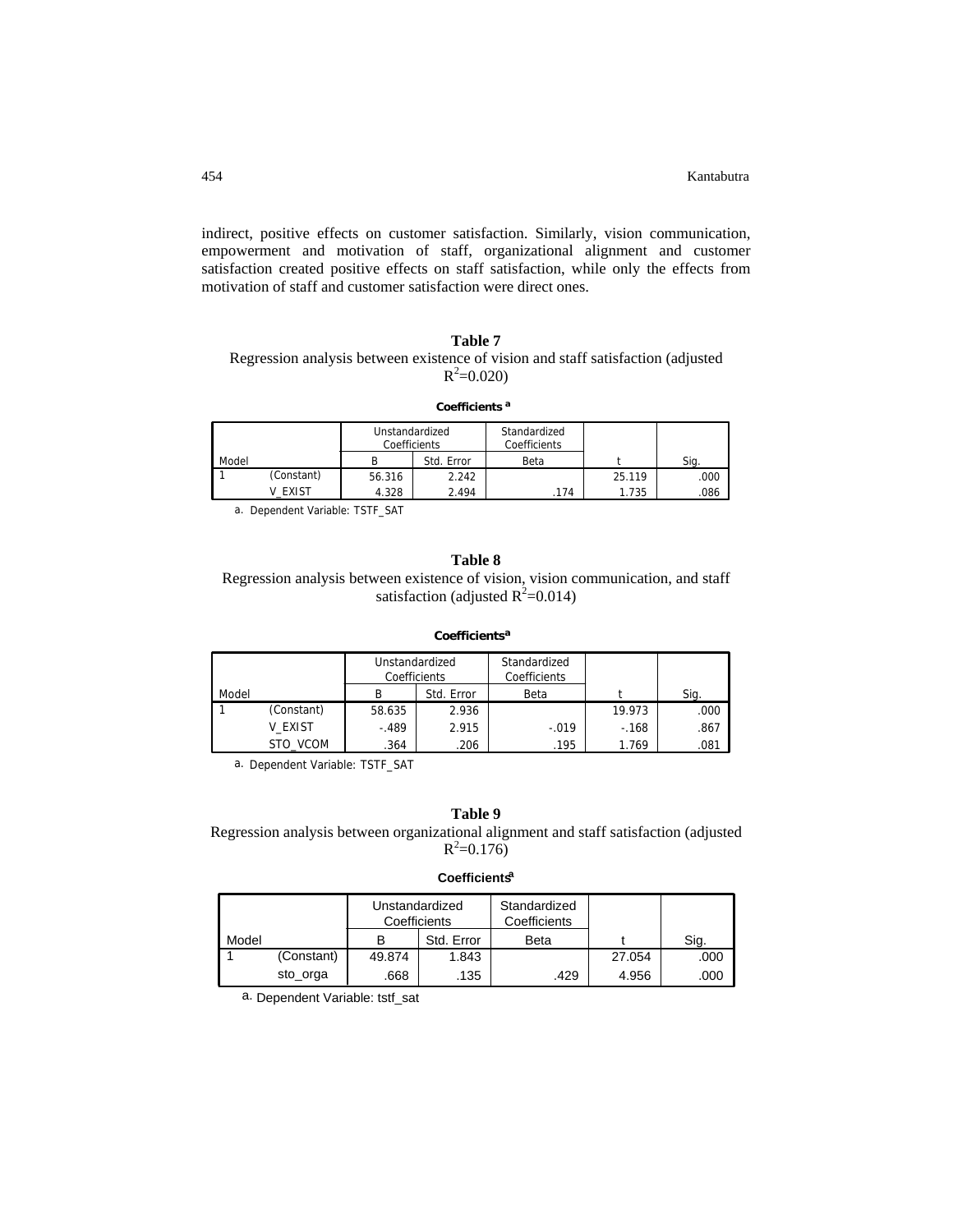## **Table 10**

Regression analysis between existence of vision, vision communication, organizational alignment, empowerment, and staff satisfaction (adjusted  $R^2$ =0.139)

|       |            | Unstandardized<br>Coefficients |            | Standardized<br>Coefficients |         |      |
|-------|------------|--------------------------------|------------|------------------------------|---------|------|
| Model |            | В                              | Std. Error | Beta                         |         | Sig. |
|       | (Constant) | 42.240                         | 5.214      |                              | 8.102   | .000 |
|       | V EXIST    | $-1.062$                       | 4.605      | $-.040$                      | $-.231$ | .818 |
|       | STO VCOM   | .186                           | .199       | .100                         | .939    | .351 |
|       | STO ORGA   | 5.958E-02                      | .263       | .039                         | .226    | .822 |
|       | STO EMP    | .753                           | .206       | .388                         | 3.661   | .000 |

**Coefficients<sup>a</sup>**

a. Dependent Variable: TSTF\_SAT

## **Table 11**

Regression analysis between existence of vision, vision communication, organizational alignment, empowerment, motivation, customer satisfaction, and staff satisfaction (adjusted  $R^2 = 0.321$ )

**Coefficientsa**

|       |                 | Unstandardized<br>Coefficients |            | Standardized<br>Coefficients |         |      |
|-------|-----------------|--------------------------------|------------|------------------------------|---------|------|
| Model |                 | B                              | Std. Error | Beta                         |         | Sig. |
|       | (Constant)      | 15.112                         | 8.141      |                              | 1.856   | .067 |
|       | V EXIST         | $-3.190$                       | 4.145      | $-.121$                      | $-.770$ | .444 |
|       | STO VCOM        | .272                           | .180       | .146                         | 1.511   | .135 |
|       | STO ORGA        | 9.083E-02                      | .234       | .060                         | .387    | .700 |
|       | STO EMP         | $-4.88E - 02$                  | .304       | $-.025$                      | $-.161$ | .873 |
|       | STO MOT         | .872                           | .267       | .512                         | 3.269   | .002 |
|       | <b>TCUS SAT</b> | .243                           | .091       | .265                         | 2.681   | .009 |

a. Dependent Variable: TSTF\_SAT

## **Table 12**

Communalities and rotated component matrix for vision communication, organizational alignment, empowerment, and motivation

| Communalities    |         |            |  |  |  |  |
|------------------|---------|------------|--|--|--|--|
|                  | Initial | Extraction |  |  |  |  |
| $ORG$ 1          | 1.000   | .737       |  |  |  |  |
| ORG <sub>2</sub> | 1.000   | .792       |  |  |  |  |
| EMP <sub>1</sub> | 1.000   | .556       |  |  |  |  |
| $EMP_2$          | 1.000   | .601       |  |  |  |  |
| EMP <sub>3</sub> | 1.000   | .777       |  |  |  |  |
| MOT 1            | 1.000   | .775       |  |  |  |  |
| MOT 2            | 1.000   | .799       |  |  |  |  |
| MOT 3            | 1.000   | .698       |  |  |  |  |
| MOT 4            | 1.000   | .678       |  |  |  |  |
| COM 2            | 1.000   | .828       |  |  |  |  |
| сом з            | 1.000   | .817       |  |  |  |  |

| Rotated Component Matrix |  |
|--------------------------|--|

|                  | Component |              |      |      |  |
|------------------|-----------|--------------|------|------|--|
|                  | 4         | $\mathbf{z}$ | з    | Δ    |  |
| $org_1$          |           |              |      | .854 |  |
| $org_2$          |           |              |      | .883 |  |
| $emp_1$          |           | .634         |      |      |  |
| $emp_2$          |           | .759         |      |      |  |
| emp_3            |           | .865         |      |      |  |
| mot 1            | .869      |              |      |      |  |
| mot_2            | .883      |              |      |      |  |
| mot 3            | .812      |              |      |      |  |
| mot <sub>4</sub> | .804      |              |      |      |  |
| com 2            |           |              | .849 |      |  |
| com 3            |           |              | .894 |      |  |

Extraction Method: Principal Component Analysis.

Extraction Method: Principal Component Analysis.<br>Rotation Method: Varimax with Kaiser Normalization. a. Rotation converged in 5 iterations.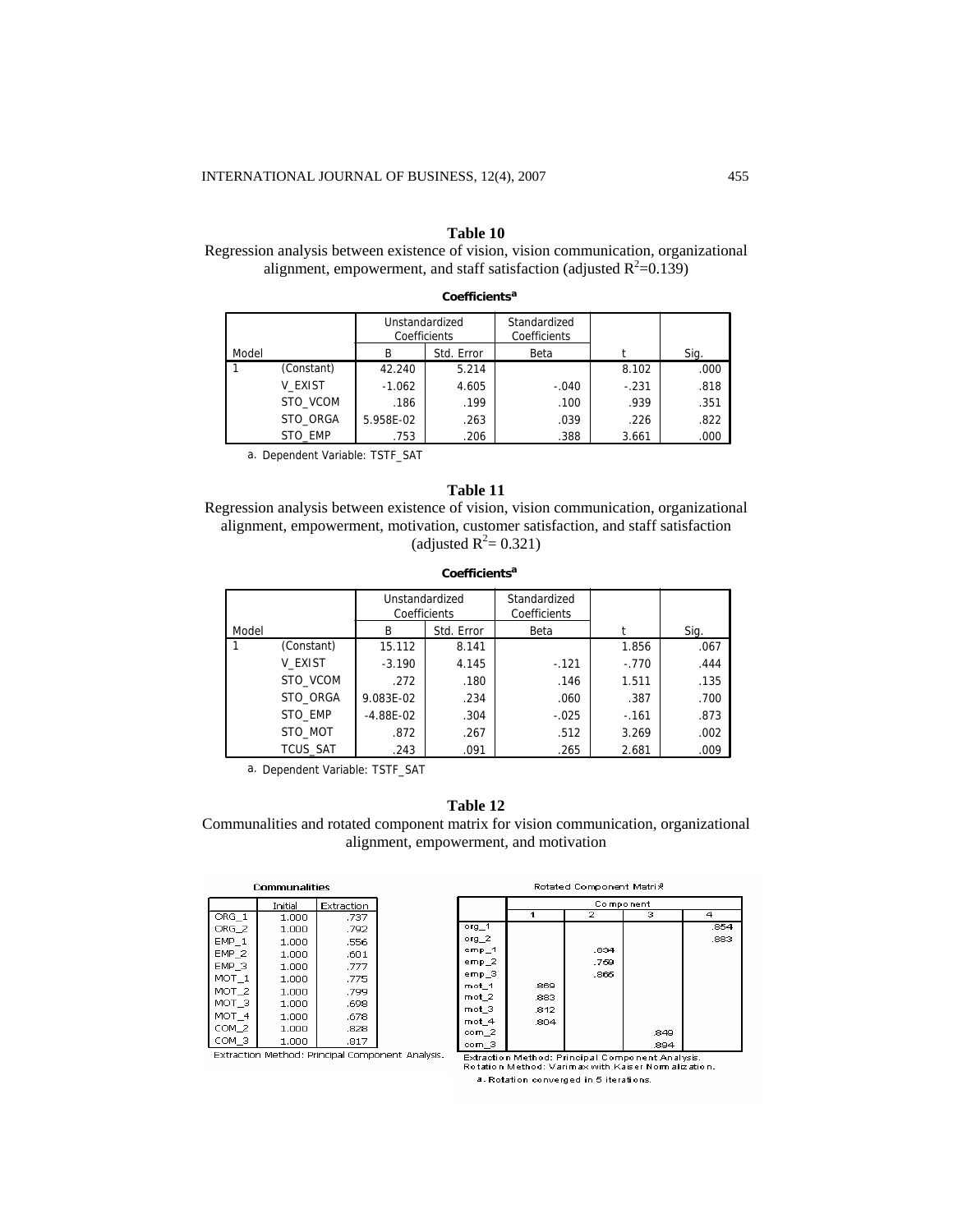| Communalities           |       |      |  |  |  |
|-------------------------|-------|------|--|--|--|
| Extraction<br>In iti al |       |      |  |  |  |
| cus sat1                | 1.000 | .710 |  |  |  |
| ous sat2                | 1.000 | .756 |  |  |  |
| ous sat3                | 1.000 | .753 |  |  |  |
| cus sat4                | 1.000 | .794 |  |  |  |
| cus_sat5                | 1.000 | .711 |  |  |  |
| cus_sat6                | 1.000 | .766 |  |  |  |
| cus sat7                | 1.000 | .677 |  |  |  |
| ous sat8                | 1.000 | .586 |  |  |  |
| cus sat9                | 1.000 | .601 |  |  |  |
| cus sa10                | 1.000 | .741 |  |  |  |
| ous sa14                | 1.000 | .718 |  |  |  |

| Table 13                                                     |
|--------------------------------------------------------------|
| Communalities and component matrix for customer satisfaction |

| Component Matrix <sup>a</sup> |         |  |  |
|-------------------------------|---------|--|--|
|                               | Compone |  |  |
|                               | nt<br>1 |  |  |
| CUS SAT1                      | .843    |  |  |
| CUS SAT2                      |         |  |  |
|                               | .869    |  |  |
| CUS SAT3                      | .868    |  |  |
| CUS SAT4                      | .891    |  |  |
| CUS SAT5                      | .843    |  |  |
| CUS SAT6                      | .875    |  |  |
| CUS SAT7                      | .823    |  |  |
| CUS SAT8                      | .765    |  |  |
| CUS SAT9                      | .775    |  |  |
| CUS SA10                      | .861    |  |  |
| CUS SA14                      | .848    |  |  |

Extraction Method: Princip al Component Analysi

Extraction Method: Principal Component Analysis. a. 1 components extracted.

| Table 14                                                  |
|-----------------------------------------------------------|
| Communalities and component matrix for staff satisfaction |

|               |         | <b>Component Matrix</b> |          |      |
|---------------|---------|-------------------------|----------|------|
| Communalities |         |                         | Compone  |      |
|               | Initial | Extraction              |          | nt   |
| stf sat3      | 1.000   | .614                    |          |      |
| stf sat4      | 1.000   | .641                    | STF SAT3 | .784 |
| stf_sat5      | 1.000   | .594                    | STF SAT4 | .801 |
|               |         |                         | STF SAT5 | .771 |
| stf_sat6      | 1.000   | .742                    | STF SAT6 | .862 |
| stf sat7      | 1.000   | .499                    | STF SAT7 | .706 |
| stf sat8      | 1.000   | .696                    | STF SAT8 | .834 |
| stf_sat9      | 1.000   | .641                    | STF SAT9 | .801 |
| stf sa10      | 1.000   | .551                    | STF SA10 | .742 |

Extraction Method: Principal Component Analysis.

Extraction Method: Principal Component Analysi a. 1 components extracted.

# **VII. DISCUSSION**

Given that both customer and employee satisfaction are two performance outcomes, stores having a vision were significantly associated with enhanced overall organizational performance as measured by both. This finding endorses the commonly held view in the literature that vision is important to organizational performance. However, this present study only did not investigate the qualities of these visions or whether they were shared by store managers and staff members. Shared vision qualities should be taken into account in future studies, since they were suggested to impact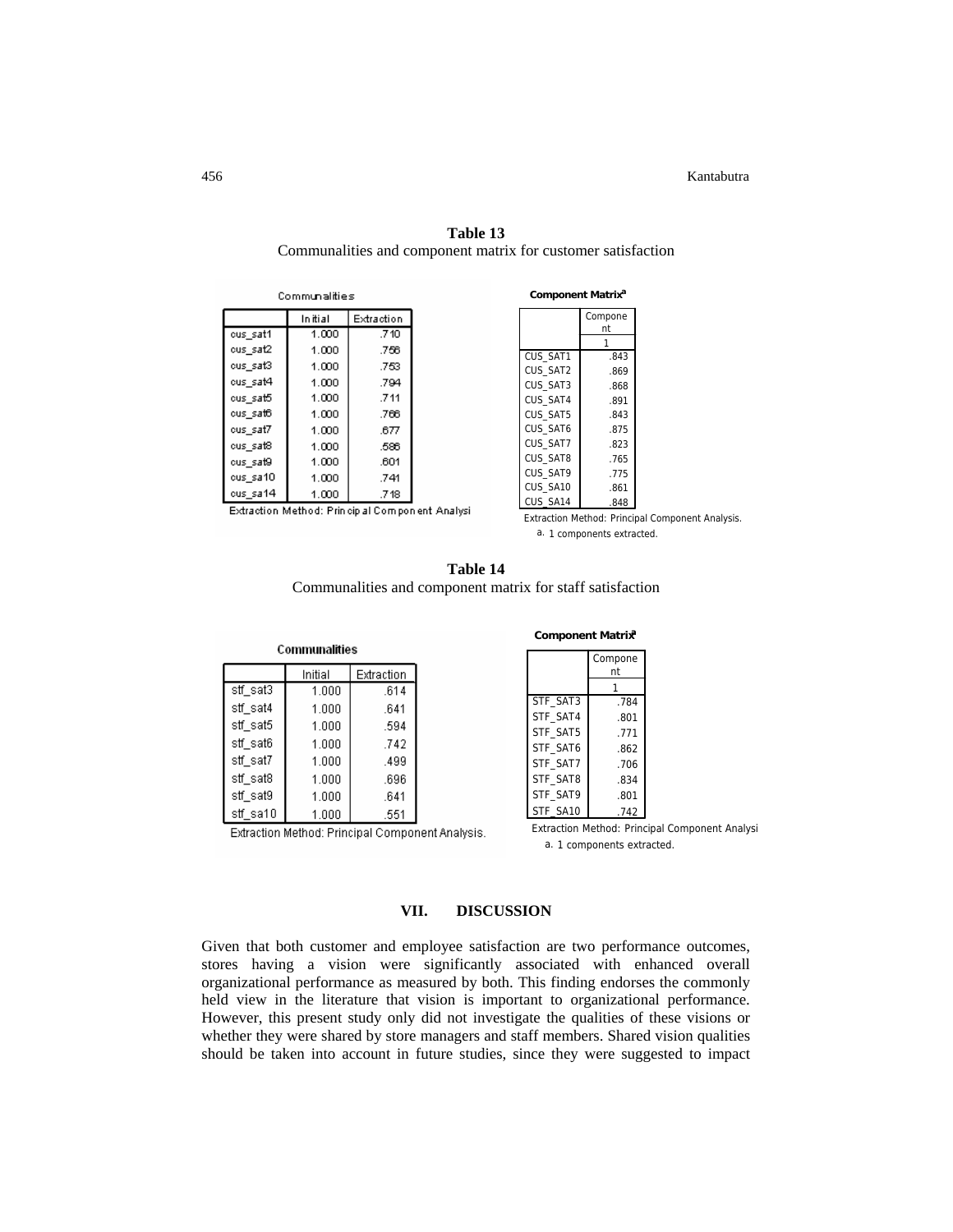performance outcomes (Rafferty and Griffin, 2004) and found to associate with organizational performance (Baum et al., 1998). Future research might consider Kantabutra (2005)'s vision theory in testing the shared vision qualities.

Organizational alignment was positively correlated with performance outcomes of customer and staff satisfaction, while vision communication, empowerment, and motivation were positively correlated with performance outcomes of staff satisfaction. Scholars who asserted that visionary leaders exercise these factors gain broad support from these findings.

Looking more closely into simultaneous relationships, only vision communication and staff satisfaction were directly, significantly associated with customer satisfaction in the regression analysis, although vision communication was not previously significantly correlated with customer satisfaction. This finding suggests that other realization factors might have influenced the significance of the effect from vision communication in the regression analysis. Moreover, the question of why the significant effect from vision communication is negative still remains. One possible explanation is that when (1) there is a communicated vision, (2) staff members are already motivated, and (3) organizational systems are aligned with the vision, vision communication need not be massive and extensive. The more a store manager communicates under this circumstance, the more frustration he/she could have created for staff. Certainly, this indicates an area for future research.

As for the direct, positive effect from staff satisfaction on customer satisfaction, it can be explained that when staff are more satisfied, they are more motivated and tend to serve their customers better. This is particularly obvious in this study where staff motivation, defined as the extent to which a store manager acted as a role model for staff, built staff self confidence, created challenges for staff, and rewarded staff who acted consistently with his/her vision, was significantly associated with enhanced customer satisfaction.

Organizational alignment created an indirect, positive impact on customer satisfaction in the regression analysis. This is understandable since organizational alignment was defined as staff reassignment to support the store manager's vision (e.g. reassigning friendly staff to welcome customers) and development of new staff evaluation criteria consistent with the vision.

Empowerment of staff did not appear to create any significant impact on customer satisfaction. This can be explained that empowerment of staff as defined in this study is not quite directly relevant to customers. It basically refers to delegation of job and decision-making, and support availability or essentially the genuine downward to staff. Therefore, it is more likely to have an apparent relationship with staff than customers.

In terms of simultaneous effects on staff satisfaction, motivation of staff and customer satisfaction created direct, positive effects on staff satisfaction in the regression analysis. The view that visionary leaders motivate their followers to bring about better performance outcomes gains support from this finding. The more frequently store managers acted as a role model, built staff's self confidence, created challenges for staff, and rewarded staff who acted consistently with their visions, the better the performance outcome of staff satisfaction. When staff members are motivated, they are more likely willing to engage in tasks in carrying out visionary goals. In this process, their self-esteem and thus satisfaction is enhanced.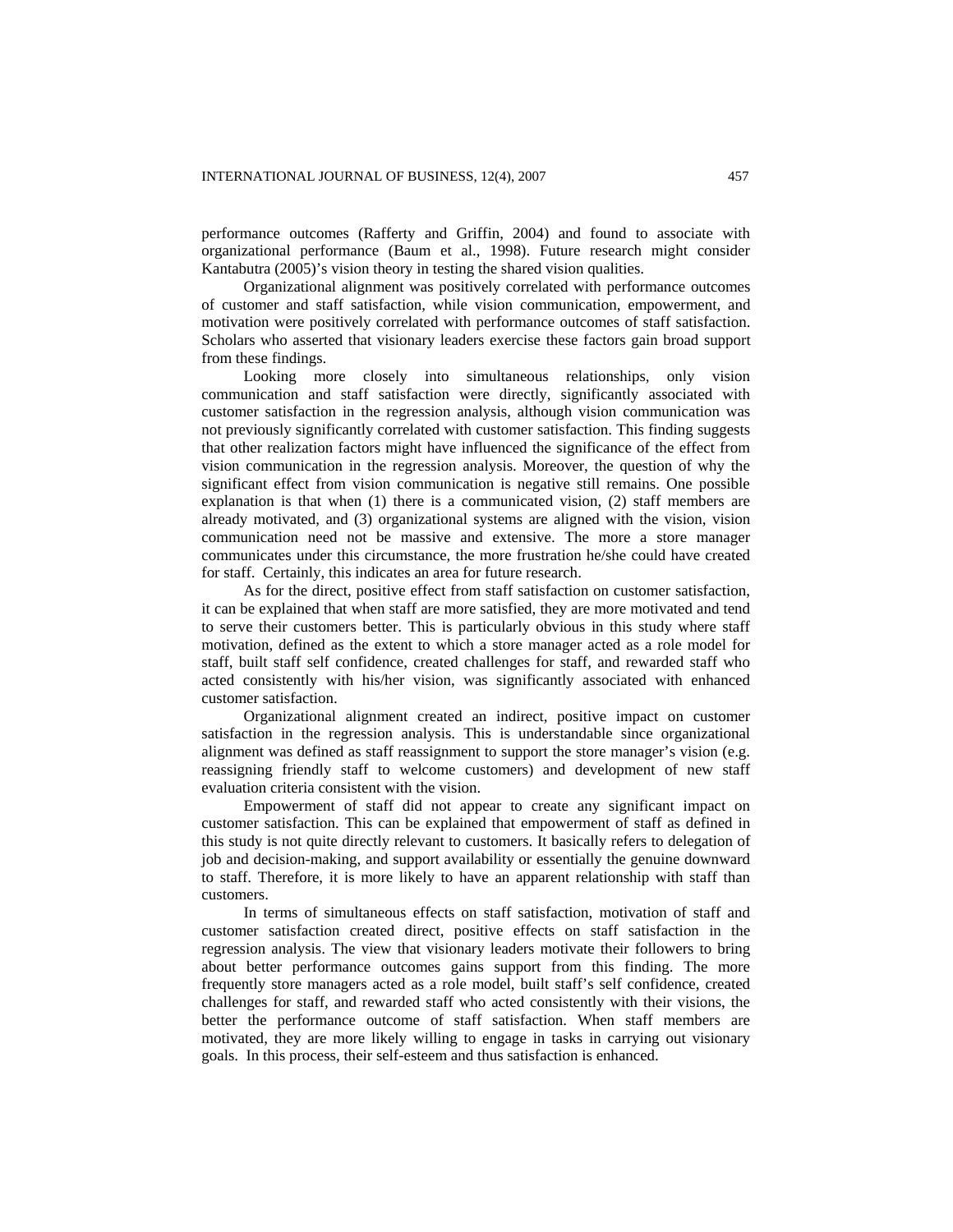Scholars suggest that vision is an important motivational tool for visionary leaders (Shamir, House, and Arthur, 1993). They articulate the vision to make visionary goals seem very worthwhile achieving for their followers. Consistently with this view, motivation and vision communication were significantly, positively correlated in this study (see Table 2), and vision communication also created an indirect, positive impact on staff satisfaction (see Table 8). These findings suggest that the more store managers communicate their visions to their staff, the more they motivate their staff. One possible explanation for this is that the store managers might want to induce their staff to work toward their worthwhile achieving visions. An articulated vision then could distinguish one group from another. This group differentiation could bring more meaning to staff's lives. Certainly, this requires further investigation.

As for the direct, positive effect from customer satisfaction on staff satisfaction, it can be explained that staff members interacting and seeing satisfied customers will bring about their own satisfaction, possibly because they will be rewarded both intrinsically and extrinsically accordingly.

 Given the indirect, positive impact from vision communication on staff satisfaction, scholars (e.g., Awamleh and Gardner, 1999), who asserted that visionary leaders link followers'needs and values to a collective vision through a vision communication process to mobilize them to freely and willingly pursue the vision, are endorsed. It makes much sense because when a store manager communicates his/her vision to staff, staff will then try to do within their roles to turn the vision into reality, the process in which they can enhance their self-esteem. However, investigation is needed into how store managers communicate their visions, particularly in terms of message content and delivery.

Although empowerment of staff did not create a direct impact on staff satisfaction, it did so indirectly. It was significantly, indirectly associated with enhanced staff satisfaction in the regression analysis. Nanus (1992) who asserted that many visionary leaders empower their people through, among others, their decisions about who they choose to assign to groups and tasks and the amount of resources and support services they make available to workgroups, receives support from this study. The more store managers delegated work to staff, provided resources and support services to staff, and encouraged staff to make more decisions regarding daily operations, the better the performance outcome of staff satisfaction. This empowerment creates an environment that facilitates staff to perform their work better, therefore increasing their satisfaction. However, how the store managers perform these activities is still unknown, pending future research.

The view that visionary leaders alter organizational systems to suit their visions to bring about desirable performance outcomes gains support. In this study, store managers who reassigned their staff as needed to support their visions and set up new staff evaluation criteria according to their visions were indirectly related to better performance outcome of staff satisfaction. This is understandable, given that staff members were rewarded according to the new visions. As a result, their satisfaction was enhanced. However, the process of aligning relevant staff behind their visions still needs more research.

Since (a) employee satisfaction is usually closely correlated with customer satisfaction, as is in this study, and (b) customer satisfaction usually leads to improvements in other aspects of organizational performance, vision communication,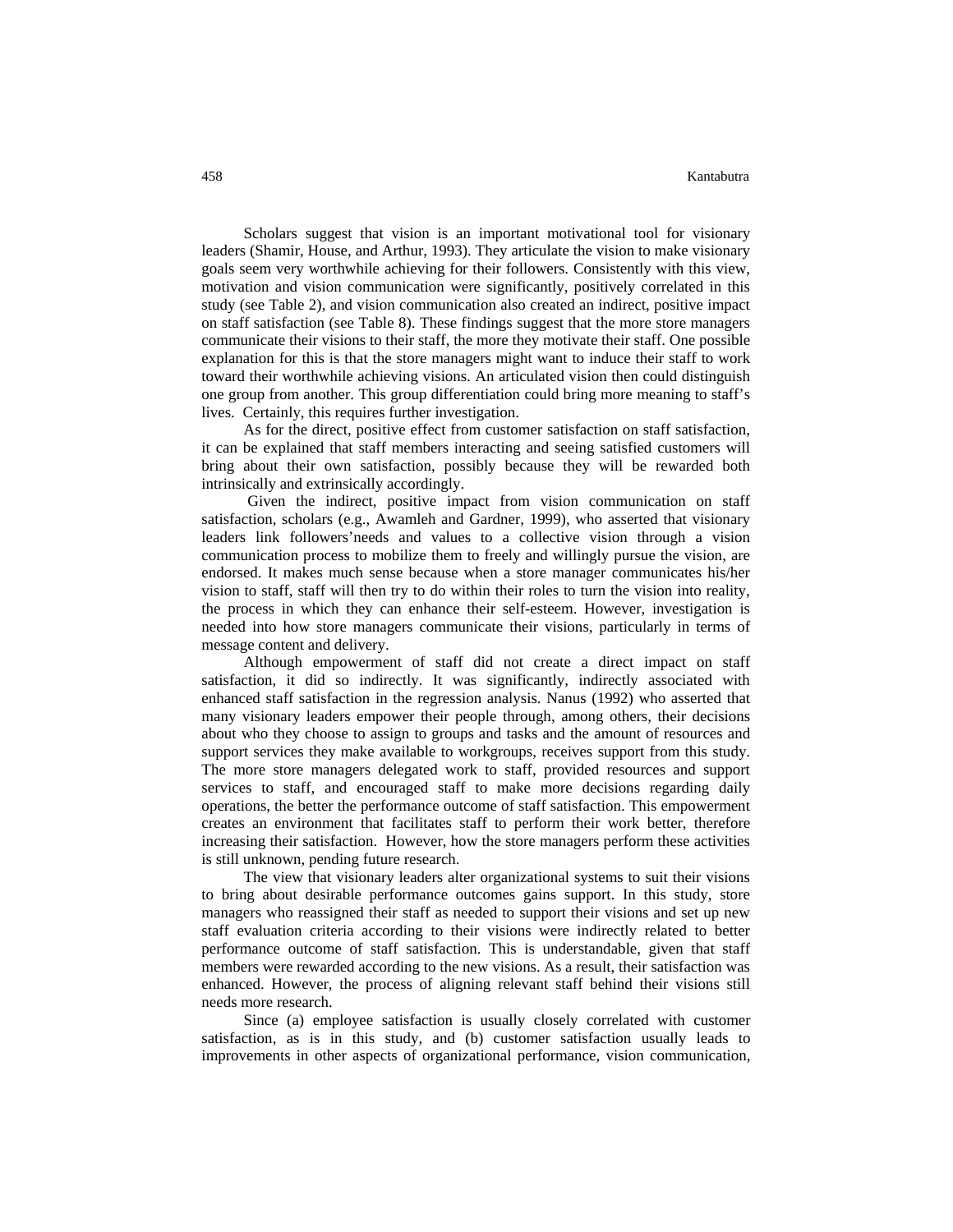organizational alignment, empowerment and motivation are highly critical to overall organizational performance. One of the two most important factors appears to be motivation of staff since it created a direct, positive impact on staff satisfaction. Vision communication is the other most important factor for it creates a direct impact on customer satisfaction, although caution is recommended here since too much vision communication could create a negative impact when there is a communicated vision, organizational systems are re-aligned, and staff members are highly motivated.

It must be pointed out here that future studies might investigate these vision realization factors in larger and more complex retailers, since this present study investigated only small apparel stores. In addition to customer and staff satisfaction, financial performance measures should also be included in future studies.

#### **VIII. MANAGERIAL IMPLICATIONS**

Australian apparel store managers should espouse a vision. They should also communicate their visions via written and technology-mediated channels to enhance staff satisfaction, and motivate their staff by acting as a role model, building staff selfconfidence, challenging staff to do their jobs better, and rewarding staff members. In addition, they should delegate their work to staff, encourage staff to make decisions regarding their daily operations, and provide adequate resources and support services to staff. They should also reassign staff to suit their visions and adjust staff performance evaluation criteria according to their visions because improved staff satisfaction can be expected as a result.

However, Australian apparel store managers should pay special attention to vision communication and motivation. This is because vision communication and motivation can directly create an impact on overall performance through customer and staff satisfaction. Mastery of vision communication and motivation of staff is particularly important, given that satisfied staff can be expected to bring about satisfied customers, and satisfied customers can be expected to bring about broader organizational success via customer loyalty, profit, market share, and growth (e.g., Anderson, Fornell, and Lehman, 1994).

## **IX. CONCLUSION**

Vision has an indirect impact on both customer and staff satisfaction through vision communication, organizational alignment, and empowerment and motivation of staff. Vision communication and staff satisfaction directly impact customer satisfaction, while organizational alignment and motivation of staff create an indirect impact on customer satisfaction. Vision communication, organizational alignment, empowerment of staff also create an indirect impact on staff satisfaction, while motivation of staff and customer satisfaction create a direct impact on staff satisfaction. The study also offers some important managerial implications. Future research directions have also been pointed out.